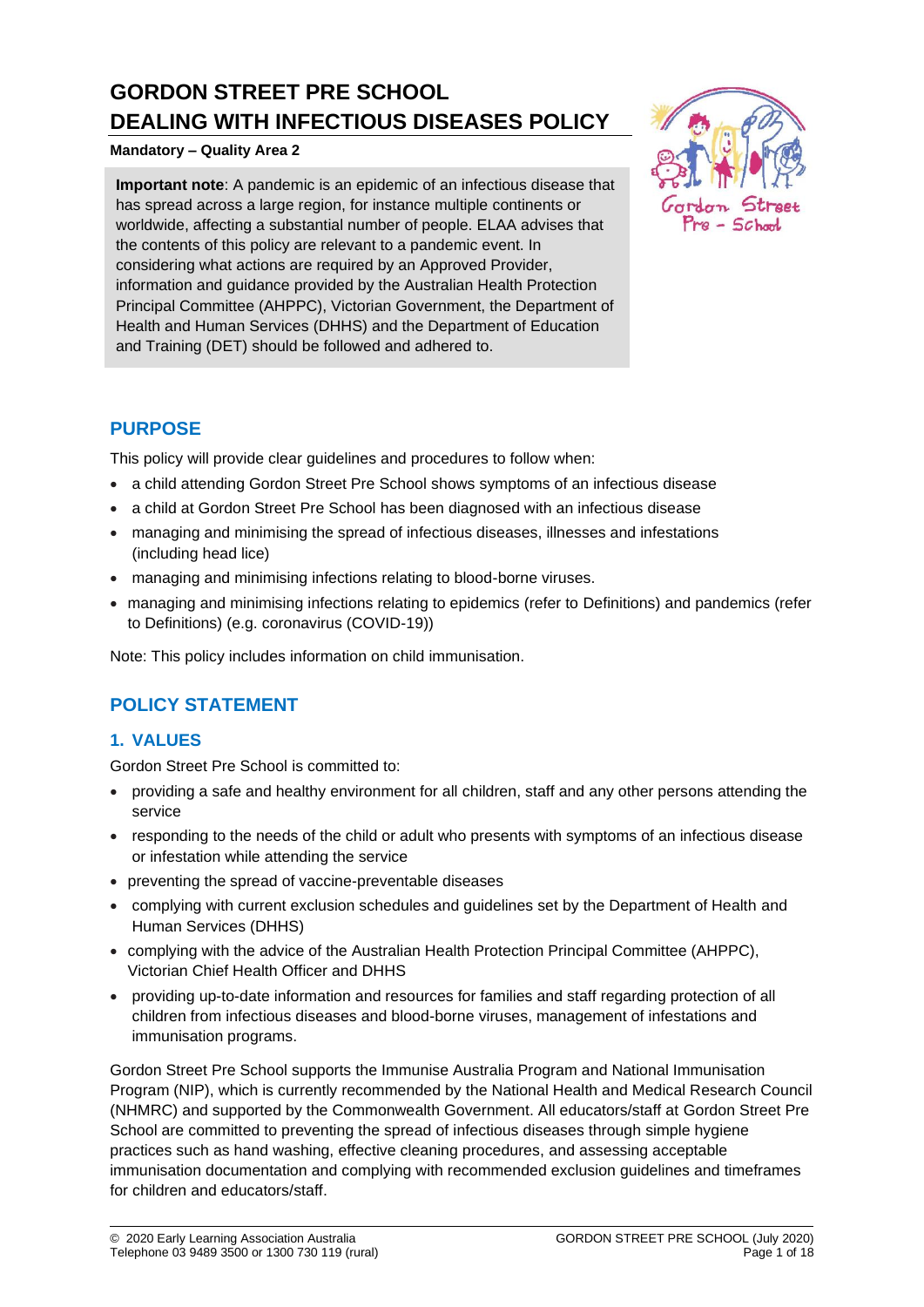# **2. SCOPE**

This policy applies to the Approved Provider, Person with Management or Control, Nominated Supervisor, Person in day-to-day Charge, staff, students on placement, volunteers, parents/guardians, children and others attending the programs and activities of Gordon Street Pre School, including during offsite excursions and activities.

### **3. BACKGROUND AND LEGISLATION**

#### **Background**

Infectious diseases are common in children. Infectious diseases such as the Chicken Pox, Common Cold, Measles and Mumps, are common in children and adults are also susceptible.

Children are at a greater risk of exposure to infections in a children's service than at home due to the amount of time spent with a large number of other children.

The DHHS publishes the *Minimum Period of Exclusion from Primary Schools and Children's Services Centres for Infectious Diseases Cases and Contacts*, to assist in protecting the public by preventing, or containing, outbreaks of infectious conditions common in schools and children's services and is regulated by the *Public Health and Wellbeing Regulations 2019*.

During an epidemic or pandemic, further instruction and guidance may be issued by the DHHS and the Australian Health Protection Principal Committee (AHPPC).

An approved service must take reasonable steps to prevent the spread of infectious diseases at the service, and ensure that the parent/guardian, authorised nominee or emergency contact of each child enrolled at the service is notified of the occurrence of an infectious disease as soon as possible. The service must have policies and procedures in place for dealing with infectious diseases (Regulation 88 of the *Education and Care Services National Regulations 2011*). The service has a duty of care to ensure that everyone attending the service is provided with a high level of protection during all hours that the service is in operation. Protection can include:

- notifying (as soon as practicable) children, families and educators/staff when an excludable illness/disease is detected at the service
- complying with relevant health department exclusion guidelines, advice and information
- increasing educator/staff awareness of cross-infection through physical contact with others.

The Victorian Government offers an immunisation program for children to assist in preventing the spread of infectious diseases. There is also the Immunise Australia Program and National Immunisation Program (NIP), which is currently recommended by the National Health and Medical Research Council (NHMRC) and supported by the Commonwealth Government.

Early childhood education and care services that are regulated under the *Education and Care Services National Law Act* 2010 have obligations under No Jab No Play legislation (*Public Health and Wellbeing Act 2008)*, including to request, assess and manage immunisation documentation and to assist parents/carers and families who may face difficulties in meeting the requirements (refer to *Enrolment and Orientation Policy)*.

### **Legislation and standards**

Relevant legislation and standards include but are not limited to:

- *Education and Care Services National Law Act 2010*
- *Education and Care Services National Regulations 2011*: Regulation 88
- *Family Assistance Legislation Amendment (Jobs for Families Child Care Package) Act 2017*
- *Health Records Act 2001*
- *National Quality Standard*, Quality Area 2: Children's Health and Safety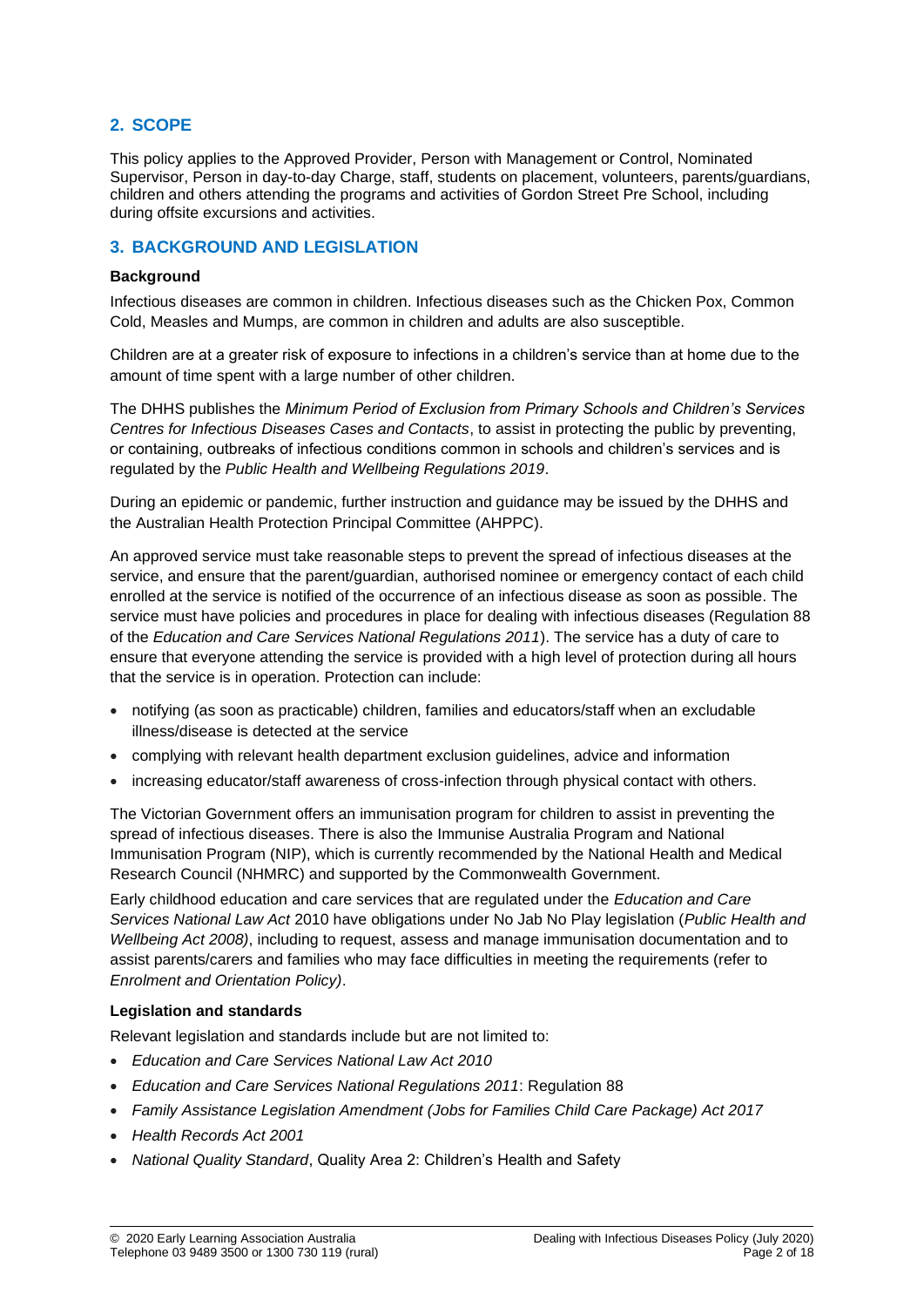- *National Quality Standard*, Quality Area 6: Collaborative Partnerships with Families and **Communities**
- *No Jab No Play Law (Vic)*
- *Occupational Health and Safety Act 2004*
- *Privacy and Data Protection Act 2014* (Vic)
- *Privacy Act 1988* (Cth)
- *Public Health and Wellbeing Act 2008*
- *Public Health and Wellbeing Regulations 2019*

The most current amendments to listed legislation can be found at:

- Victorian Legislation Victorian Law Today:<http://www.legislation.vic.gov.au/>
- Commonwealth Legislation ComLaw[: http://www.comlaw.gov.au/](http://www.comlaw.gov.au/)

### **4. DEFINITIONS**

The terms defined in this section relate specifically to this policy. For commonly used terms e.g. Approved Provider, Nominated Supervisor, Regulatory Authority etc. refer to the *General Definitions* section of this manual.

**Acceptable immunisation documentation:** documentation as defined by the *Immunisation Enrolment Toolkit for early childhood education and care services* as acceptable evidence that a child is fully vaccinated for their age, or is on a recognised catch-up schedule if their child has fallen behind their vaccinations; or has a medical reason not to be vaccinated; or has been assessed as being eligible for a 16 week grace period.

**Blood-borne virus (BBV):** A virus that is spread when blood from an infected person enters another person's bloodstream. Examples of blood-borne viruses include human immunodeficiency virus [\(HIV\)](http://en.wikipedia.org/wiki/HIV), [hepatitis B,](http://en.wikipedia.org/wiki/Hepatitis_B) [hepatitis C](http://en.wikipedia.org/wiki/Hepatitis_C) and [viral haemorrhagic fevers.](http://en.wikipedia.org/wiki/Viral_hemorrhagic_fever) Where basic hygiene, safety, infection control and first aid procedures are followed, the risks of contracting a blood-borne virus are negligible.

**Communicable Disease and Prevention Control Unit:** Responsibility for communication and advice in relation to infectious diseases on behalf of the Secretary of the Victorian Department of Health and Human Services. The unit must be contacted by telephone on 1300 651 160.

**Epidemic:** is an outbreak of a contagious disease that spreads rapidly and extensively, and affects many individuals simultaneously in an area or population.

**Exclusion:** Inability to attend or participate in the program at the service.

**Illness:** Any sickness and/or associated symptoms that affect the child's normal participation in the program at the service.

**Infection:** The invasion and multiplication of micro-organisms in bodily tissue.

**Infestation:** The lodgement, development and reproduction of arthropods (such as head lice), either on the surface of the body of humans or animals, or in clothing.

**Infectious disease:** An infectious disease designated by the Communicable Disease Section (refer to *Definitions)*, Victorian DHHS as well as those listed in Schedule 7 of the *Public Health and Wellbeing Regulations 2019,* the Minimum Period of Exclusion from Primary Schools, Education and Care Service Premises and Children's Centres for Infectious Diseases Cases and Contacts.

**Medication:** Any substance, as defined in the *Therapeutic Goods Act 1989* (Cth), that is administered for the treatment of an illness or medical condition.

**Minimum exclusion period:** The minimum period for excluding any person from attending a children's service to prevent the spread of infectious diseases as specified in Schedule 7: Minimum Period of Exclusion from Primary Schools and Children's Services for Infectious Diseases Cases and Contacts of the *Public Health and Wellbeing Regulations 2019,* the. An infringement penalty for failure to exclude a child with, or exposed to, a specified infectious disease applies (applicable to a person in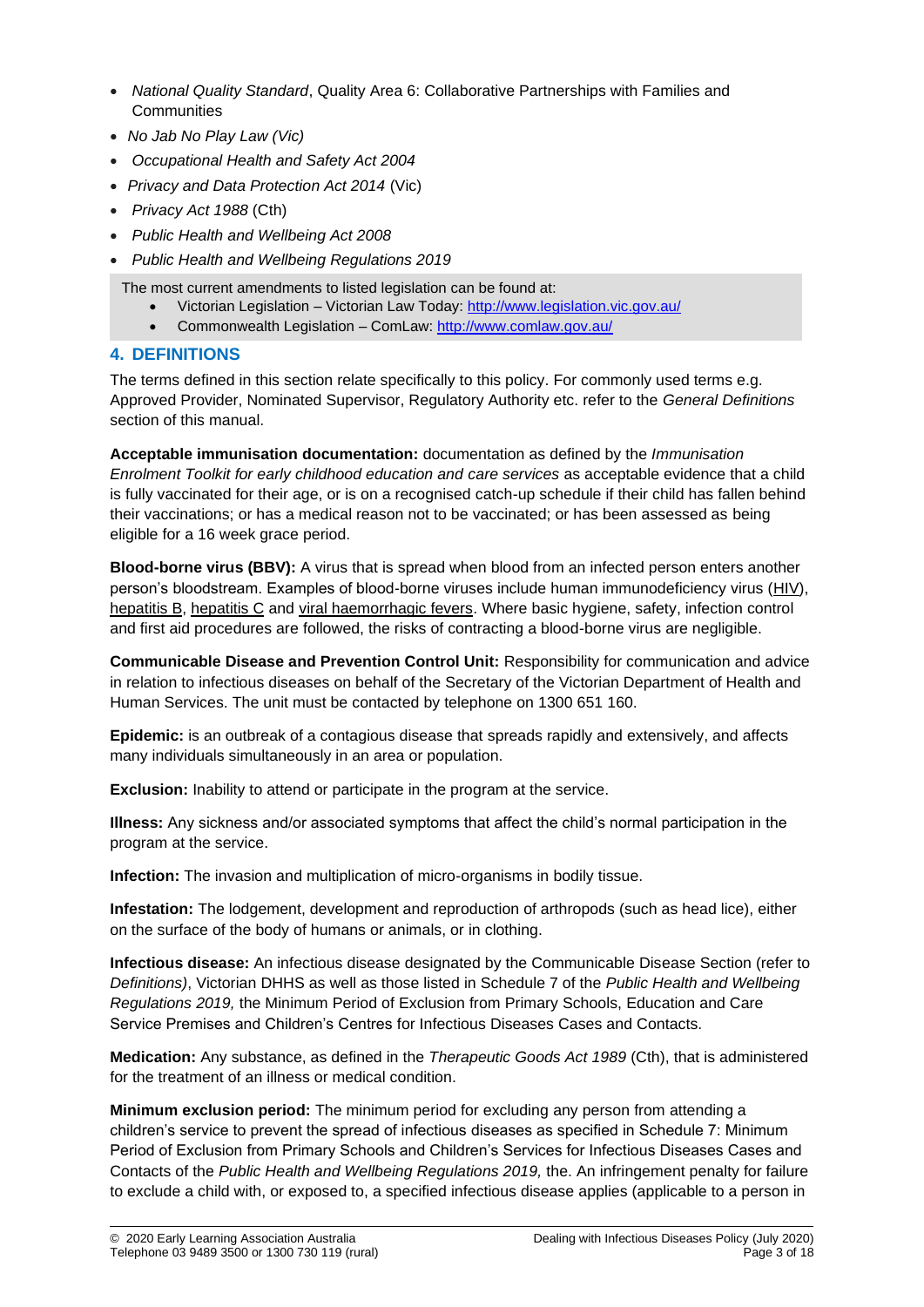charge). The exclusion period table, published by the DHHS, can be accessed at [https://www2.health.vic.gov.au/public-health/infectious-diseases/school-exclusion/school-exclusion](https://www2.health.vic.gov.au/public-health/infectious-diseases/school-exclusion/school-exclusion-table)[table.](https://www2.health.vic.gov.au/public-health/infectious-diseases/school-exclusion/school-exclusion-table)

**Pediculosis:** Infestation of head lice that is transmitted by having head-to-head contact with another person who has head lice. Pediculosis does not contribute to the spread of any infectious diseases, and outbreaks of this condition are common in schools and childcare facilities.

**Serious incident:** A serious incident (regulation 12) is defined as any of the following:

- the **death of a child** while being educated and cared for at the service or following an incident while being educated and cared for by the service
- any **incident involving serious injury or trauma to a child** while the child is being educated and cared for, which:
	- a reasonable person would consider required urgent medical attention from a registered medical practitioner; or
	- the child attended or ought reasonably to have attended a hospital e.g. a broken limb\*
	- any **incident involving serious illness of a child** while that child is being educated and cared for by a service for which the child attended, or ought reasonably to have attended, a hospital e.g. severe asthma attack, seizure or anaphylaxis\*

**NOTE:** In some cases (for example rural and remote locations) a General Practitioner conducts consultation from the hospital site. Only treatment related to serious injury, illness or trauma is required to be notified, not other health matters.

• any emergency for which **emergency services** attended

NOTE: This means an incident, situation or event where there is an imminent or severe risk to the health, safety or wellbeing of a person at an education and care service. It does not mean an incident where emergency services attended as a precaution.

- a child appears to be **missing or cannot be accounted** for at the service
- a child appears to have been **taken or removed** from the service in a manner that contravenes the National Regulations
- a child was mistakenly **locked in or out of the service** premises or any part of the premises.

Notifications of serious incidents should be made to the regulatory authority (DET) through the [NQA IT System.](https://www.acecqa.gov.au/resources/national-quality-agenda-it-system) If this is not practicable, the notification can be made initially in whatever way is best in the circumstances.

NOTE: some of serious incidents above are also reportable incidents under the *Occupational Health and Safety Act 2004* and require notification to WorkSafe.

# **5. SOURCES AND RELATED POLICIES**

#### **Sources**

- Communicable Diseases Section, Public Health Group, Victorian Department of Human Services (2011), *The Blue Book: Guidelines for the control of infectious diseases.* Available at: <https://www2.health.vic.gov.au/about/publications/researchandreports/The-blue-book>
- Communicable Disease Prevention and Control Unit, Victorian Department of Health & Human Services (2019), *A guide to the management and control of gastroenteritis outbreaks in children's centres*. Victorian Government, Melbourne: [https://www2.health.vic.gov.au/about/publications/researchandreports/A-guide-to-the-management](https://www2.health.vic.gov.au/about/publications/researchandreports/A-guide-to-the-management-and-control-of-gastroenteritis-outbreaks-in-childrens-centres)[and-control-of-gastroenteritis-outbreaks-in-childrens-centres](https://www2.health.vic.gov.au/about/publications/researchandreports/A-guide-to-the-management-and-control-of-gastroenteritis-outbreaks-in-childrens-centres)
- National Immunisation Program, Department of Health, Australian Government: <https://www.health.gov.au/initiatives-and-programs/national-immunisation-program>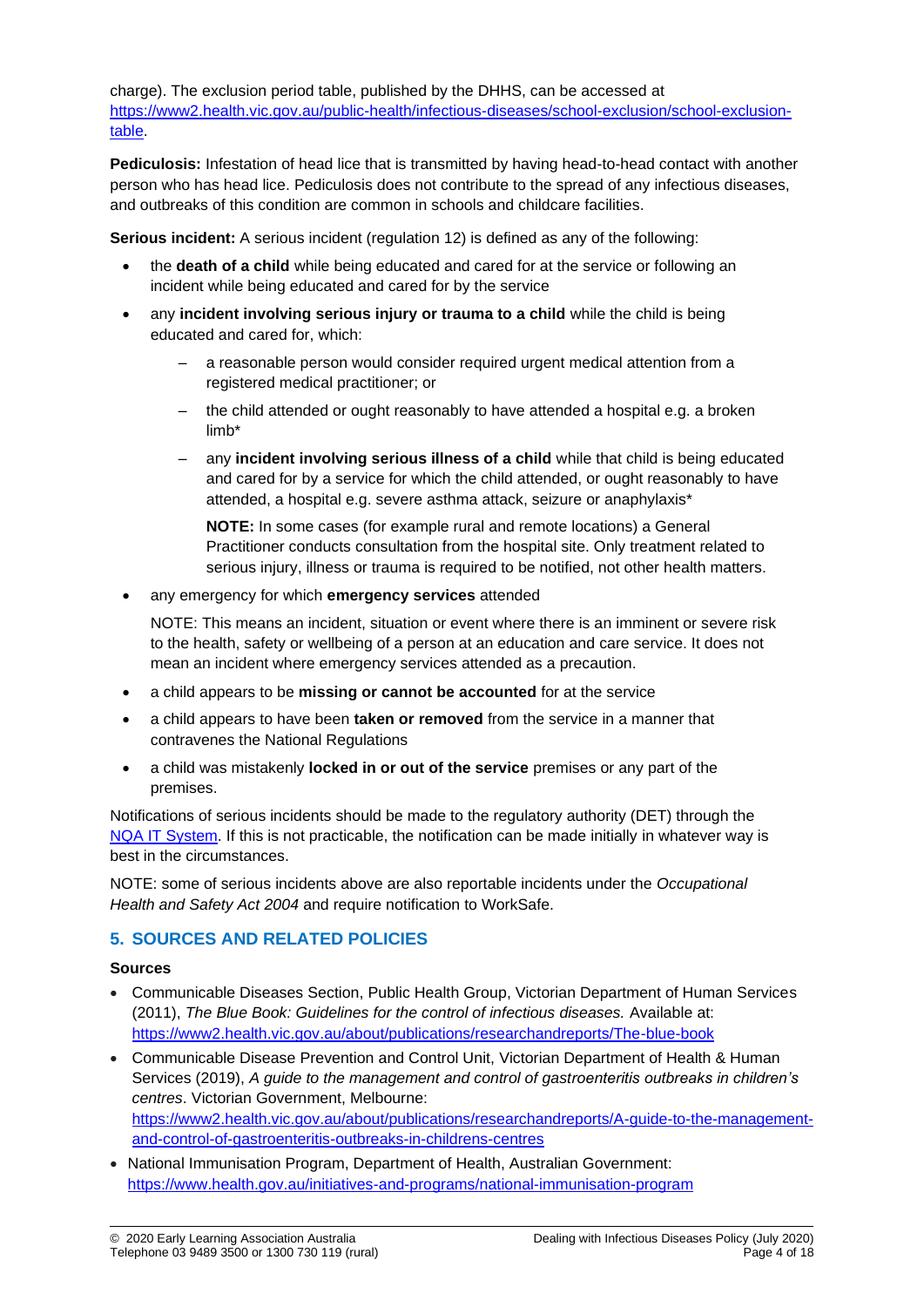- Department of Health & Human Services, Victoria (2012) *Head lice management guidelines*: [https://www2.health.vic.gov.au/about/publications/policiesandguidelines/Head-lice-management](https://www2.health.vic.gov.au/about/publications/policiesandguidelines/Head-lice-management-guidelines)[guidelines](https://www2.health.vic.gov.au/about/publications/policiesandguidelines/Head-lice-management-guidelines)
- *Immunisation Enrolment Toolkit for early childhood services:* [https://www2.health.vic.gov.au/public](https://www2.health.vic.gov.au/public-health/immunisation/vaccination-children/no-jab-no-play/immunisation-enrolment-toolkit)[health/immunisation/vaccination-children/no-jab-no-play/immunisation-enrolment-toolkit](https://www2.health.vic.gov.au/public-health/immunisation/vaccination-children/no-jab-no-play/immunisation-enrolment-toolkit)
- *Guide to the Education and Care Services National Law and the Education and Care Services National Regulations 2011* (2017), ACECQA: [https://www.acecqa.gov.au/sites/default/files/2018-](https://www.acecqa.gov.au/sites/default/files/2018-01/NQF-Resource-02-Guide-to-ECS-Law-Regs.pdf) [01/NQF-Resource-02-Guide-to-ECS-Law-Regs.pdfv](https://www.acecqa.gov.au/sites/default/files/2018-01/NQF-Resource-02-Guide-to-ECS-Law-Regs.pdf)
- *Guide to the National Quality Standard* (2017), ACECQA: [https://www.acecqa.gov.au/sites/default/files/acecqa/files/National-Quality-Framework-Resources-](https://www.acecqa.gov.au/sites/default/files/acecqa/files/National-Quality-Framework-Resources-Kit/NQF-Resource-03-Guide-to-NQS.pdf)[Kit/NQF-Resource-03-Guide-to-NQS.pdf](https://www.acecqa.gov.au/sites/default/files/acecqa/files/National-Quality-Framework-Resources-Kit/NQF-Resource-03-Guide-to-NQS.pdf)
- National Health and Medical Research Council (2013) *Staying Healthy: Preventing infectious*  diseases in early childhood education and care services (5<sup>th</sup> edition): [https://www.nhmrc.gov.au/about-us/publications/staying-healthy-preventing-infectious-diseases](https://www.nhmrc.gov.au/about-us/publications/staying-healthy-preventing-infectious-diseases-early-childhood-education-and-care-services)[early-childhood-education-and-care-services](https://www.nhmrc.gov.au/about-us/publications/staying-healthy-preventing-infectious-diseases-early-childhood-education-and-care-services)
- Information about immunisations, including immunisation schedule, DHHS: [www.health.vic.gov.au/immunisation](http://www.health.vic.gov.au/immunisation)
- WorkSafe, Victoria (2008) *Compliance code: First aid in the workplace:*  <https://www.worksafe.vic.gov.au/resources/compliance-code-first-aid-workplace>
- Statements Section for statements on health emergencies, AHPPC. Available at: [https://www.health.gov.au/committees-and-groups/australian-health-protection-principal-committee](https://www.health.gov.au/committees-and-groups/australian-health-protection-principal-committee-ahppc)[ahppc](https://www.health.gov.au/committees-and-groups/australian-health-protection-principal-committee-ahppc)

### **Service policies**

- *Administration of First Aid Policy*
- *Administration of Medication Policy*
- *Dealing with Medical Conditions Policy*
- *Enrolment and Orientation Policy*
- *Hygiene Policy*
- *Incident, Injury, Trauma and Illness Policy*
- *Inclusion and Equity Policy*
- *Occupational Health and Safety Policy*
- *Privacy and Confidentiality Policy*

# **PROCEDURES**

### **The Approved Provider is responsible for:**

- ensuring that where there is an occurrence of an infectious disease at the service, reasonable steps are taken to prevent the spread of that infectious disease (Regulation 88(1))
- ensuring that where there is an occurrence of an infectious disease at the service, a parent/guardian or authorised emergency contact of each child at the service is notified of the occurrence as soon as is practicable (Regulation 88(2))
- ensuring that information from the DHHS about the recommended minimum exclusion periods (refer to *Definitions*) is displayed at the service and is available to all stakeholders including staff, parents/guardians, students and volunteers
- ensuring that a child is excluded from the service in accordance with the minimum exclusion periods (refer to *Definitions*) when informed that the child is infected with an infectious disease (refer to *Definitions*) or has been in contact with a person who is infected with an infectious disease (refer to *Definitions*) as required under Regulation 111(1) of the *Public Health and Wellbeing Regulations 2019*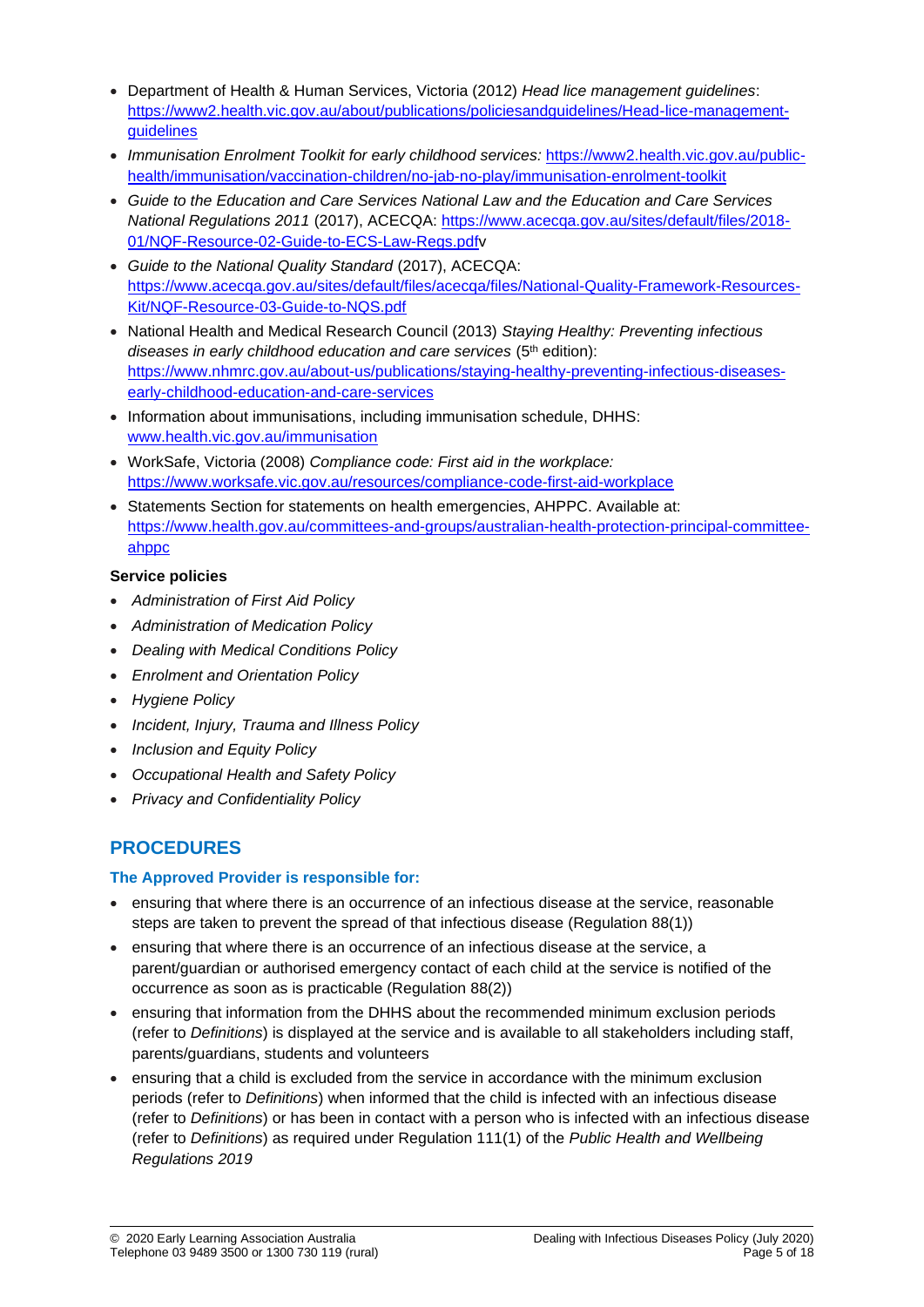- contacting the Communicable Disease Section, DHHS (refer to Definitions) if there is an outbreak of two or more cases of gastrointestinal illness in a 48-hour period
- ensuring obligations under No Jab No Play legislation (*Public Health and Wellbeing Act 2008)*, including to request, assess and manage immunisation documentation and to assist parents/carers and families who may face difficulties in meeting the requirements are met (refer to *Enrolment and Orientation Policy*)
- ensuring when directed by the Chief Health Officer, that a child who is at material risk of contracting a vaccine-preventable disease is excluded until the Chief Health Officer directs that attendance can be resumed (Regulation 111(24) of the *Public Health and Wellbeing Regulations 2019*)
- notifying DET within 24 hours of a serious incident (refer to *Definitions*) via the [NQA ITS](https://www.acecqa.gov.au/resources/national-quality-agenda-it-system)
- supporting the Nominated Supervisor and the educators/staff at the service to implement the requirements of the minimum exclusion periods
- conducting a thorough inspection of the service on a regular basis, and consulting with educators/staff to assess any risks by identifying the hazards and potential sources of infection
- ensuring that the Nominated Supervisor, staff and everyone at the service adheres to the *Hygiene Policy* and the procedures for infection control relating to blood-borne viruses (refer to Attachment 4)
- ensuring that appropriate and current information and resources are provided to all staff and parents/guardians regarding the identification and management of infectious diseases, blood-borne viruses and infestations
- keeping informed about current legislation, information, research and best practice
- ensuring that any changes to the exclusion table or immunisation laws are communicated to all staff and parents/guardians in a timely manner
- complying with the advice of the Australian Health Protection Principal Committee (AHPPC), Victorian Chief Health Officer and DHHS in an epidemic or pandemic event (refer to Attachment 5).

### **The Nominated Supervisor and Person in Day-to- Day Charge are responsible for:**

- ensuring that where there is an occurrence of an infectious disease at the service, reasonable steps are taken to prevent the spread of that infectious disease (Regulation 88(1))
- ensuring that where there is an occurrence of an infectious disease at the service, a parent/guardian or authorised emergency contact of each child at the service is notified of the occurrence as soon as is practicable (Regulation 88(2))
- ensuring that information from the DHHS about the minimum exclusion periods (refer to *Definitions*) is displayed at the service and is available to all stakeholders including staff, parents/guardians, students and volunteers
- ensuring that a child is excluded from the service in accordance with the minimum exclusion periods (refer to *Definitions*) when informed that the child is infected with an infectious disease (refer to *Definitions*) or has been in contact with a person who is infected with an infectious disease (refer to *Definitions*) as required under Regulation 111(1) of the *Public Health and Wellbeing Regulations 2019*
- contacting the Communicable Disease Section (refer to Definitions) if there is an outbreak of two or more cases of gastrointestinal illness in a 48 hour period
- ensuring that a minimum of one educator with current approved first aid qualifications is in attendance and immediately available at all times the service is in operation (refer to *Administration of First Aid Policy*).

As a demonstration of duty of care and best practice, ELAA recommends that **all educators** have current approved first aid qualifications and anaphylaxis management training and asthma management training

• establishing good hygiene and infection control procedures, and ensuring that they are adhered to by everyone at the service (refer to *Hygiene Policy* and Attachment 4 – Procedures for infection control relating to blood-borne viruses)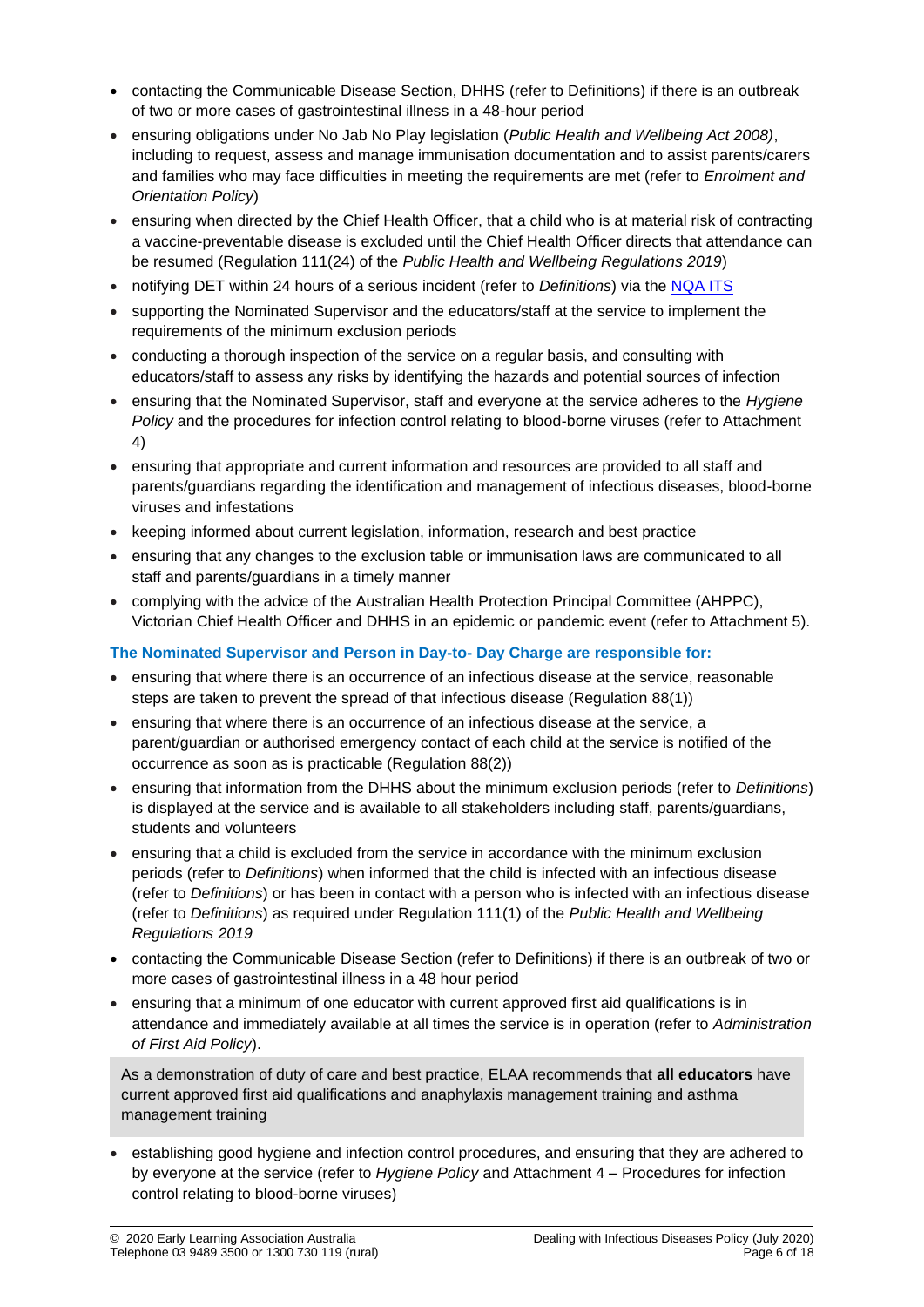- ensuring the exclusion requirements for infectious diseases are adhered to as per the minimum exclusion periods (refer to *Definitions*), notifying the Approved Provider and parents/guardians of any outbreak of infectious disease at the service, and displaying this information in a prominent position
- contacting the advising parents/guardians on enrolment that the minimum exclusion periods will be observed in regard to the outbreak of any infectious diseases or infestations (refer to: [https://www2.health.vic.gov.au/public-health/infectious-diseases/school-exclusion/school-exclusion](https://www2.health.vic.gov.au/public-health/infectious-diseases/school-exclusion/school-exclusion-table)[table\)](https://www2.health.vic.gov.au/public-health/infectious-diseases/school-exclusion/school-exclusion-table).
- advising the parents/guardians of a child who is not fully immunised on enrolment that they will be required to keep their child at home when an infectious disease is diagnosed at the service, and until there are no more occurrences of that disease and the exclusion period has ceased
- ensuring that parents/guardians understand that they must inform the Approved Provider or Nominated Supervisor as soon as practicable if the child is infected with an infectious disease or infestation, or has been in contact with a person infected with a condition for which the exclusion of contacts is specified (Regulation 110, *Public Health and Wellbeing Regulations 2019*)
- providing information and resources to parents/guardians to assist in the identification and management of infectious diseases and infestations
- ensuring all families have completed a *Consent form to conduct head lice inspections* (Attachment 1) on enrolment
- conducting head lice inspections whenever an infestation is suspected, which involves visually checking children's hair and notifying the Approved Provider and parents/guardians of the child if an infestation of head lice is suspected
- providing a *Head lice action form* (Attachment 2) to the parents/guardians of a child suspected of having head lice
- providing a head lice notification letter (Attachment 3) to all parents/guardians when an infestation of head lice has been detected at the service
- maintaining confidentiality at all times (refer to *Privacy and Confidentiality Policy*)
- complying with the advice of the Australian Health Protection Principal Committee (AHPPC), Victorian Chief Health Officer and DHHS in an epidemic or pandemic event (refer to Attachment 5).

### **All Other Staff are responsible for:**

- encouraging parents/guardians to notify the service if their child has an infectious disease or infestation
- observing signs and symptoms of children who may appear unwell, and informing the Nominated Supervisor
- providing access to information and resources for parents/guardians to assist in the identification and management of infectious diseases and infestations
- monitoring that all parents/guardians have completed a *Consent form to conduct head lice inspections* (Attachment 1) on enrolment
- monitoring any symptoms in children that may indicate the presence of an infectious disease and taking appropriate measures to minimise cross-infection
- complying with the *Hygiene Policy* of the service and the procedures for infection control relating to blood-borne viruses (refer to Attachment 4)
- maintaining confidentiality at all times (refer to *Privacy and Confidentiality Policy*).
- complying with the advice of the Australian Health Protection Principal Committee (AHPPC), Chief Health Officer and DHHS in an epidemic or pandemic event (refer to Attachment 5).

### **Parents/guardians are responsible for:**

- keeping their child/ren at home if they are unwell or have an excludable infectious disease (refer to *Definitions*)
- informing the Approved Provider, Nominated Supervisor or Persons in Day-to-Day Charge as soon as practicable if their child has an infectious disease (refer to *Definitions)* or has been in contact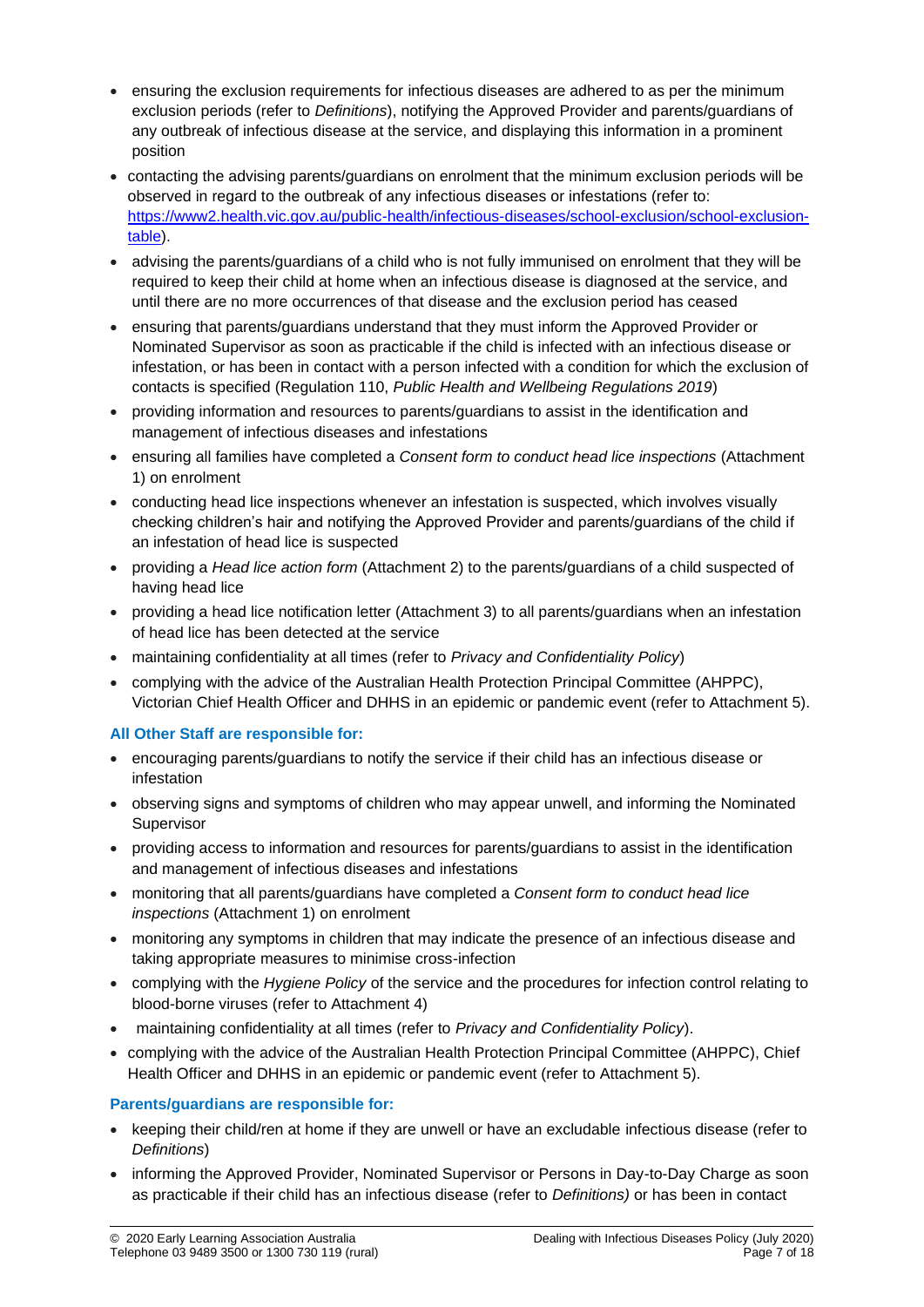with a person who has an infectious disease (Regulation 110 of the *Public Health and Wellbeing Regulations 2019*)

- complying with the minimum exclusion periods (refer to *Definitions*) or as directed by the Approved Provider or Nominated Supervisor after the Chief Health Officer directed them to exclude a child enrolled who the Chief Health Officer has determined to be at material risk of contracting a vaccinepreventable disease (Regulation 111(2 of the *Public Health and Wellbeing Regulations 2019)*
- regularly checking their child's hair for head lice or lice eggs, regularly inspecting all household members, and treating any infestations as necessary
- notifying the service if head lice or lice eggs have been found in their child's hair and when treatment was commenced
- complying with the *Hygiene Policy* and the procedures for infection control relating to blood-borne viruses (refer to Attachment 4) when in attendance at the service.

#### **Volunteers and students, while at the service, are responsible for following this policy and its procedures.**

# **EVALUATION**

In order to assess whether the values and purposes of the policy have been achieved, the Approved Provider will:

- regularly seek feedback from educators, staff, parents/guardians, children, management and all affected by the policy regarding its effectiveness
- monitor the implementation, compliance, complaints and incidents in relation to this policy
- ensure that all information related to infectious diseases on display and supplied to parents/guardians is current
- keep the policy up to date with current legislation, research, policy and best practice
- revise the policy and procedures as part of the service's policy review cycle, or as required
- notify parents/guardians at least 14 days before making any change to this policy or its procedures, unless a lesser period is necessary because of a risk.

# **ATTACHMENTS**

- Attachment 1: *Consent form to conduct head lice inspections*
- Attachment 2: *Head lice action form*
- Attachment 3: Head lice notification letter
- Attachment 4: Procedures for infection control relating to blood-borne viruses
- Attachment 5: Actions for early childhood and care services in an epidemic or pandemic event

# **AUTHORISATION**

This policy was adopted by the Approved Provider of Gordon Street Pre School on 20 Oct 2020

REVIEW DATE: 20 OCT 2022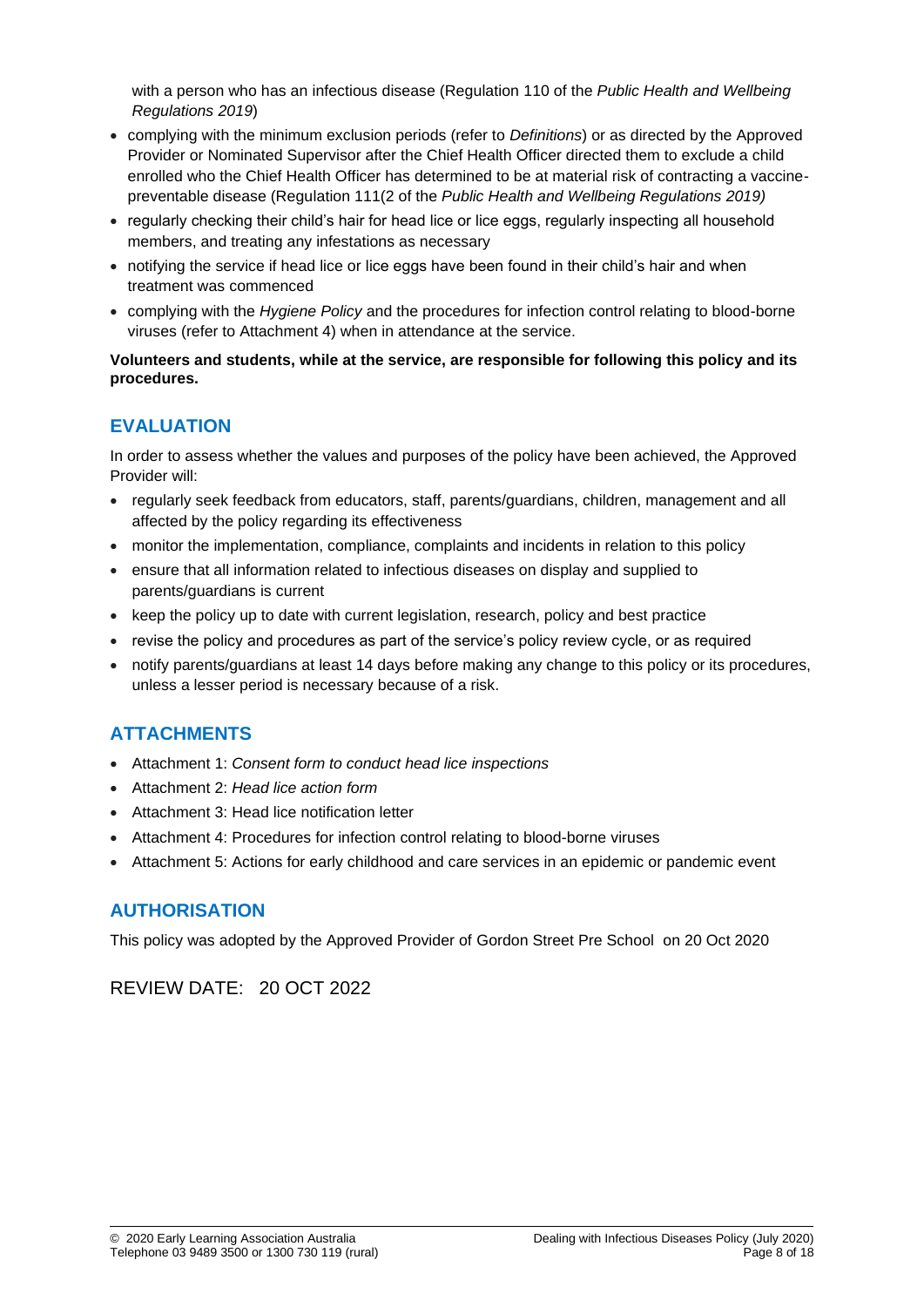# **ATTACHMENT 1 Consent form to conduct head lice inspections**



Dear parents/guardians,

Gordon Street Pre School is aware that head lice infestation can be a sensitive issue, and is committed to maintaining children's confidentiality and avoiding stigmatisation at all times. However, management of head lice infestation is most effective when all children and their families actively support our policy and participate in our screening program.

All inspections will be conducted in a culturally-appropriate and sensitive manner, and information about why the inspections are conducted and the benefits of preventing infestations will be explained to children prior to conducting the inspections.

Only the Nominated Supervisor or an external person approved by the service, such as a nurse employed by the local council, will be permitted to carry out inspections on children at the service. Each child's hair will be inspected for the presence of head lice or lice eggs.

Where live head lice are found, Gordon Street Pre School will notify the parents/guardians when the child is collected from the service and will provide them with relevant information about the treatment of head lice. Other families will be provided with a notice to inform that head lice has been detected in the group and to encourage them to be vigilant and carry out regular inspections of their own child.

Please note that while head lice do not spread disease, they are included in the Department of Health's exclusion table which defines the minimum period of exclusion from a children's service for children with infectious diseases. According to this table, where a child has head lice, that child must be excluded until the day after appropriate treatment has commenced.

--------------------------------------------------------------------------------------------------------------------------------------  $-50$ Child's name:\_\_\_\_\_\_\_\_\_\_\_\_\_\_\_\_\_\_\_\_\_\_\_\_\_\_\_\_\_\_\_\_\_\_\_\_\_\_\_\_\_\_ Group: \_\_\_\_\_\_\_\_\_\_\_\_\_\_\_\_\_\_\_\_

I hereby **give my/ do not give** (select one) consent for Gordon Street Pre School, or a person approved by Gordon Street Pre School, to inspect my child's head once per term or when an infestation of head lice is suspected in the service.

Full name of parent/guardian:

Signature of parent/guardian: \_\_\_\_\_\_\_\_\_\_\_\_\_\_\_\_\_\_\_\_\_\_\_\_\_\_\_\_\_ Date: \_\_\_\_\_\_\_\_\_\_\_\_\_\_\_\_\_\_\_\_\_

| ate: |
|------|
|      |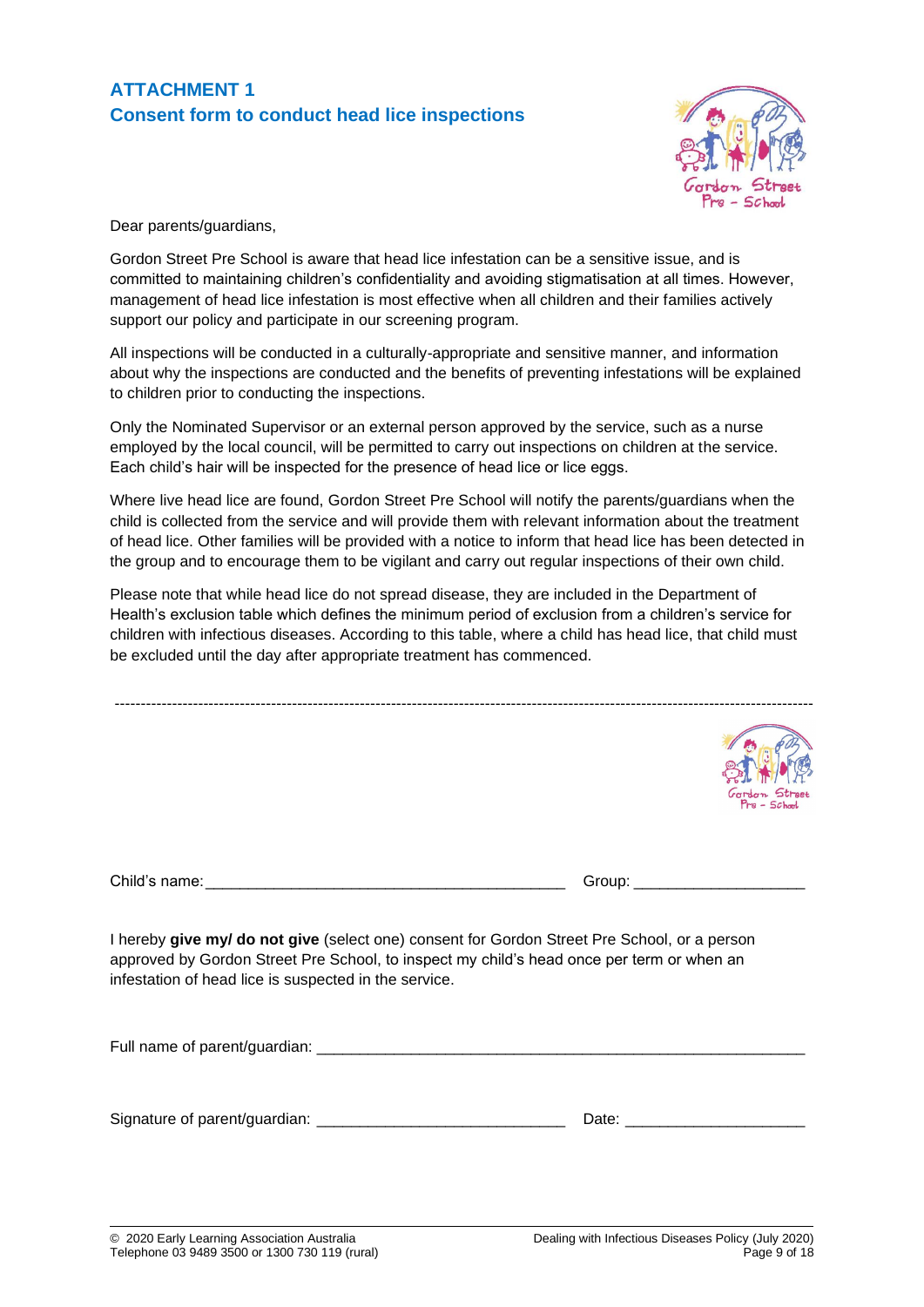

Dear parents/guardians,

We have detected head lice or lice eggs on your child and it is very important for you to treat your child as soon as possible, using safe treatment practices. Please read the attached pamphlet *Treating and controlling head lice* from the Department of Human Services. This contains guidelines regarding detecting and treating head lice and lice eggs.

Please note that while head lice do not spread disease, they are included in the Department of Health's exclusion table which defines the minimum period of exclusion from a children's service for children with infectious diseases. According to this table, where a child has head lice, that child must be excluded until the day after appropriate treatment has commenced.

Please keep your child at home until appropriate treatment has commenced and use the form provided below to notify Gordon Street Pre School, when your child returns to the service, of the action taken by you to treat the head lice/eggs.

| Head lice treatment - action taken                                                            |                                 |  |
|-----------------------------------------------------------------------------------------------|---------------------------------|--|
| Parent/guardian response form                                                                 |                                 |  |
| To Gordon Street Pre School,                                                                  |                                 |  |
| <b>CONFIDENTIAL</b>                                                                           |                                 |  |
|                                                                                               |                                 |  |
|                                                                                               |                                 |  |
| I understand that my child must not attend the service with untreated head lice or lice eggs. |                                 |  |
| I have used the following recommended treatment for head lice or lice eggs for my child:      |                                 |  |
|                                                                                               |                                 |  |
|                                                                                               | [write name of treatment used]. |  |
|                                                                                               |                                 |  |
|                                                                                               |                                 |  |
|                                                                                               |                                 |  |
|                                                                                               | Date:                           |  |
|                                                                                               |                                 |  |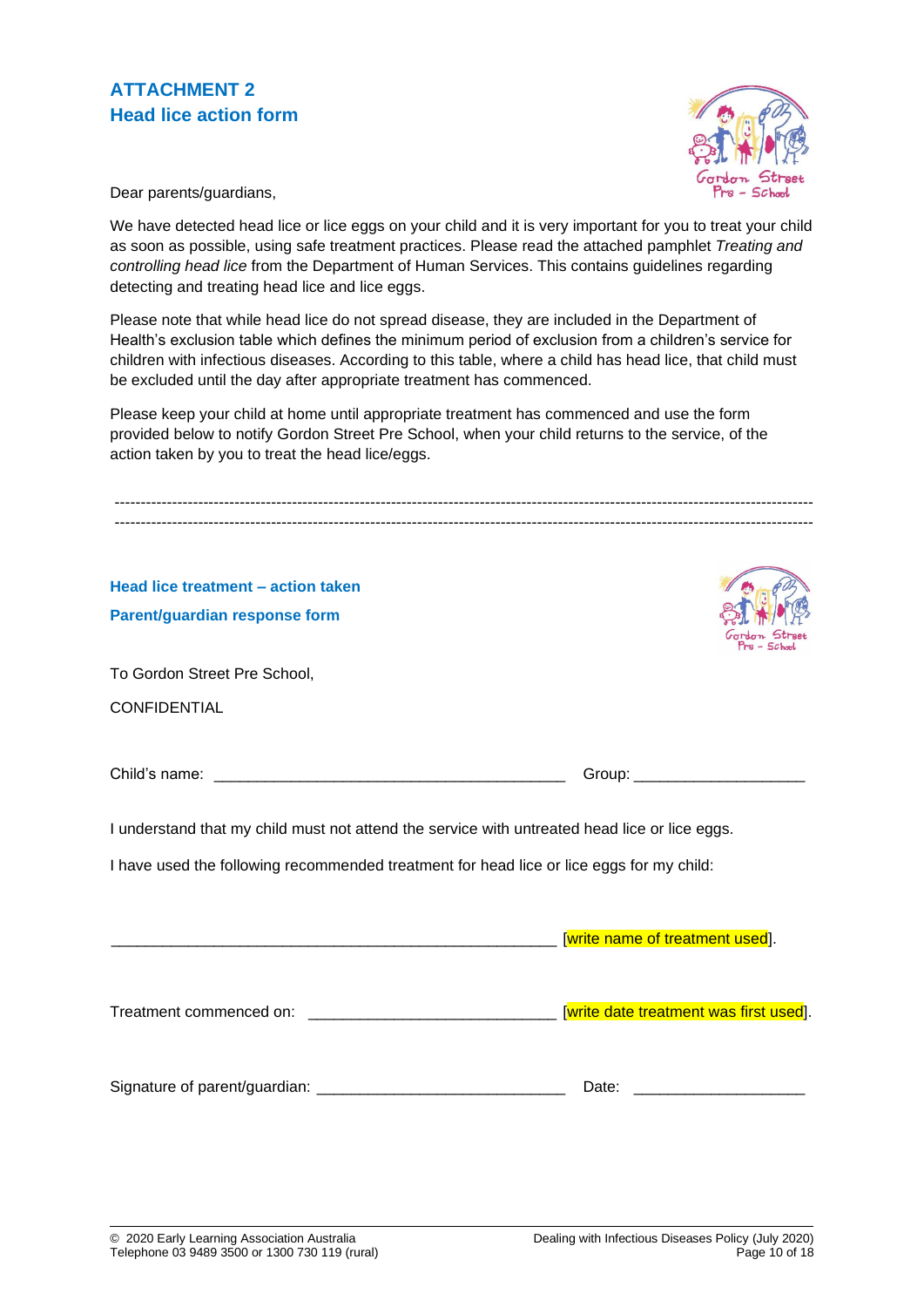

Dear parents/guardians,

It has come to our attention that head lice or lice eggs have been detected in your child's group at Gordon Street Pre School and we seek your co-operation in checking your child's hair regularly throughout this week. (enter date).

Head lice are common in children and are transmitted by having head-to-head contact with someone who has head lice, but they do not transmit infectious diseases.

#### **What can you do?**

We seek your co-operation in checking your child's hair and, in instances where head lice or lice eggs are found, treating your child's hair.

While head lice do not spread disease, they are included in the Department of Health's exclusion table which defines the minimum period of exclusion from a children's service for children with infectious diseases. According to this table, where a child has head lice, that child must be excluded until the day after appropriate treatment has commenced.

We request that you observe these exclusion periods if head lice or lice eggs are detected on your child.

#### **How do I treat my child for head lice?**

Please read the attached pamphlet *Treating and controlling head lice* from the Department of Human Services. This contains guidelines regarding detecting and treating head lice and lice eggs. Additional information is also available by contacting the service.

#### **Who do I contact if my child has head lice?**

If head lice or lice eggs are found in your child's hair, you must inform:

- the service, and use the attached form to advise when treatment has commenced
- parents/guardians and carers of your child's friends so that they can also check these children for head lice or lice eggs and commence treatment if necessary.

#### **When can my child return to the service?**

Department of Health regulations require that where a child has head lice, that child must be excluded until the day after appropriate treatment has commenced.

Gordon Street Pre School is aware that head lice can be a sensitive issue and is committed to maintaining your confidentiality.

Kind regards,

[Signature of Nominated Supervisor]

[Name of Nominated Supervisor]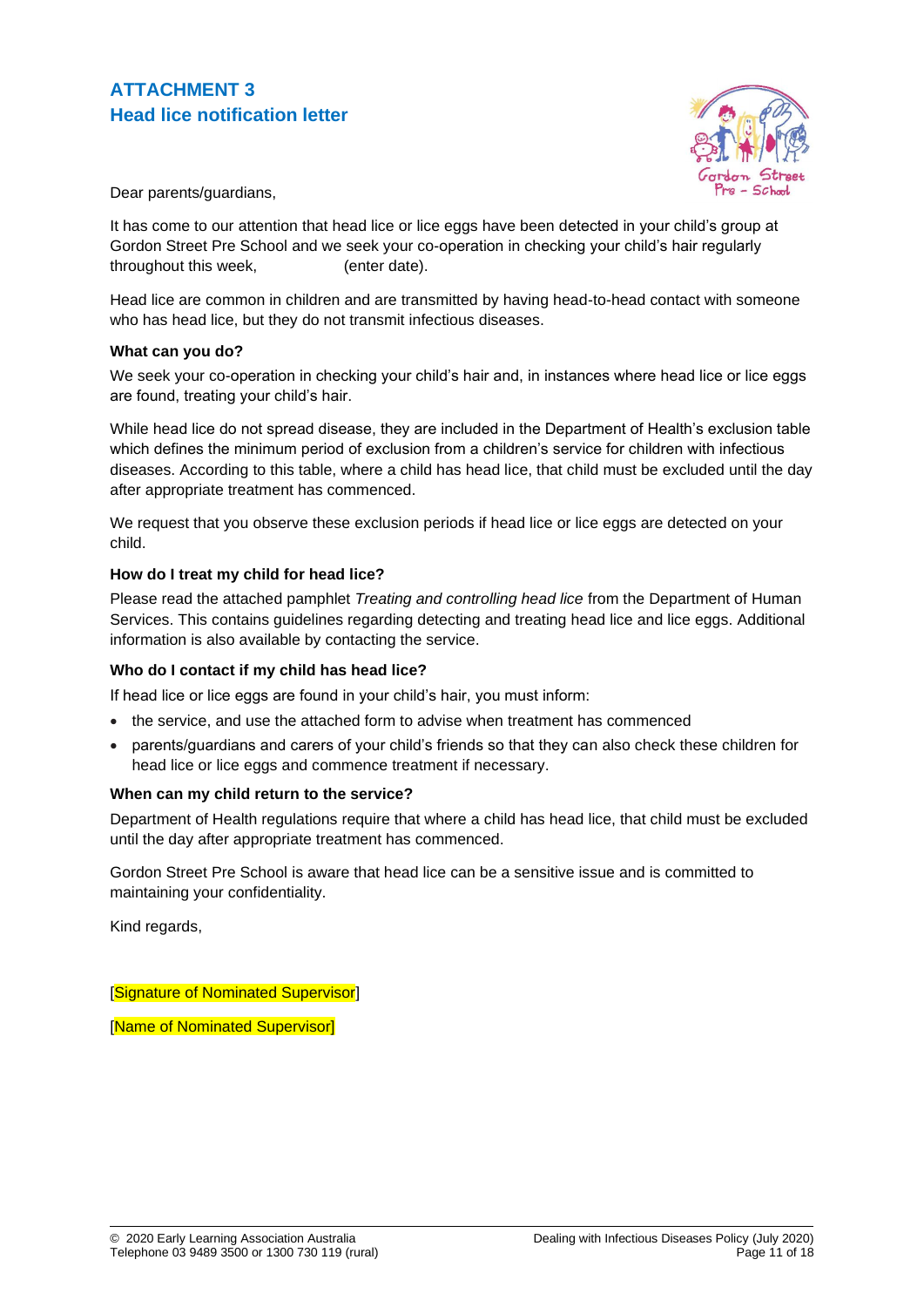# **ATTACHMENT 4 Procedures for infection control relating to blood-borne viruses**



This procedure is based on information available from the Department of Education and Training (DET), the Victorian Government's Better Health Channel and the National Health and Medical Research Council.

### **Important note on blood spills**

A person responding to an incident involving blood at the service must first cover any cuts, sores or abrasions on their own hands and arms with waterproof dressings.

# **Equipment and procedures for responding to incidents that present blood-borne virus hazards**

# **PROVIDING FIRST AID FOR CHILDREN WHO ARE BLEEDING**

### **Equipment (label clearly and keep in an easily accessible location)**

- Disposable plastic bags/zip lock bags/bio hazard container (if available)
- Disposable gloves
- Waterproof dressings
- Disposable towels
- Detergent
- Access to warm water

### **Procedure**

- 1. Put on disposable gloves.
- 2. When cleaning or treating a child's face that has blood on it, ensure you are not at eye level with the child as blood can enter your eyes/mouth if the child cries or coughs. If a child's blood enters your eyes, rinse them while open, gently but thoroughly for at least 30 seconds. If a child's blood enters your mouth, spit it out and then rinse the mouth several times with water.
- 3. Raise the injured part of the child's body above the level of the heart (if this is possible) unless you suspect a broken bone.
- 4. Clean the affected area and cover the wound with waterproof dressing.
- 5. Remove and place gloves in an appropriate disposable plastic bag/zip lock bag/bio hazard container, seal and place it in a rubbish bin inaccessible to children.
- 6. Wash hands in warm, soapy water and dry (follow the *Handwashing guidelines* in the *Hygiene Policy*).
- 7. Remove contaminated clothing and store in leak-proof disposable plastic bags. Give these bags to the parent/guardian for washing when the child is collected from the service.

### **CLEANING AND REMOVAL OF BLOOD SPILLS**

#### **Equipment (label clearly and keep in an easily accessible location)**

- Disposable gloves
- Disposable plastic bags/zip lock bags/bio hazard container (if available)
- Detergent/bleach
- Disposable towels
- Access to warm water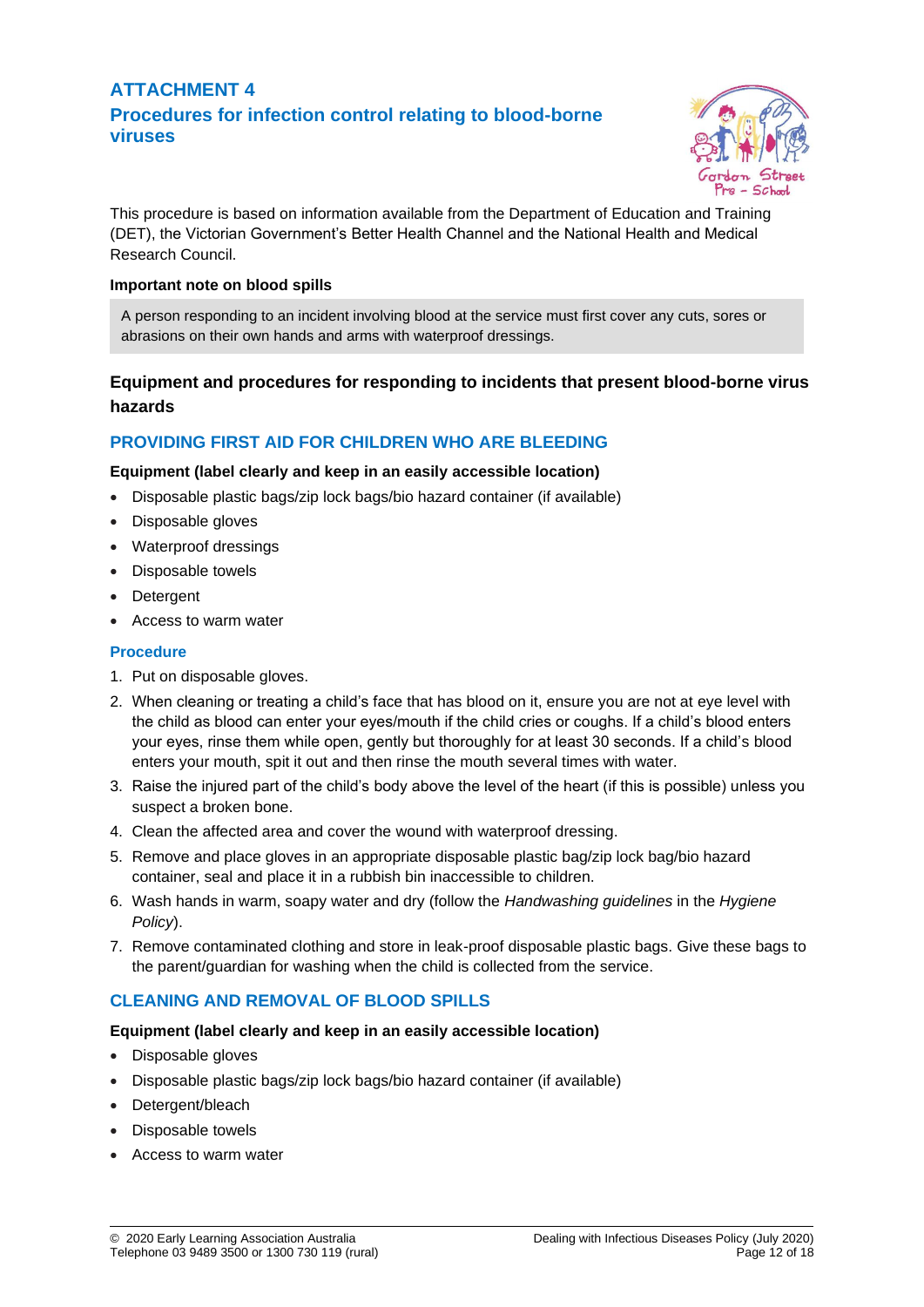#### **Procedure**

- 1. Put on disposable gloves.
- 2. Cover the spill with paper towels.
- 3. Carefully remove the paper towel and contents.
- 4. Place the paper towels in an appropriate disposable plastic bag/zip lock bag/bio hazard container.
- 5. Clean the area with warm water and detergent/bleach, then rinse and dry.
- 6. Remove and place gloves in an appropriate disposable plastic bag/zip lock bag/bio hazard container, seal and place it in a rubbish bin inaccessible to children.
- 7. Wash hands in warm, soapy water and dry (follow the *Handwashing guidelines* in the *Hygiene Policy*).

# **SAFE DISPOSAL OF DISCARDED NEEDLES AND SYRINGES**

### **Equipment (label clearly and keep in an easily accessible location)**

- Disposable gloves
- Long-handled tongs
- Disposable plastic bags
- 'Sharps' syringe disposal container, or rigid-walled, screw-top, puncture-resistant container available for free from local council, who may also provide free training to staff on the collection of sharps
- Detergent/bleach

### **Procedure**

- 1. Put on disposable gloves.
- 2. Do **not** try to re-cap the needle or to break the needle from the syringe.
- 3. Place the 'sharps' syringe disposal container on the ground next to the needle/syringe and open the lid.
- 4. Using tongs, pick the syringe up from the middle, keeping the sharp end away from you at all times.
- 5. Place the syringe, needle point down, in the 'sharps' syringe disposal container and close the lid securely on the container.
- 6. Repeat steps 3 to 5 to pick up all syringes and/or unattached needles.
- 7. Remove and place gloves in a disposable plastic bag, seal and place it in a rubbish bin inaccessible to children.
- 8. Clean the area with warm water and detergent/bleach, then rinse and dry.
- 9. Wash hands in warm, soapy water and dry (follow the *Handwashing guidelines* in the *Hygiene Policy*).

Under no circumstances should children, work-experience students or volunteers be asked or encouraged to pick up needles/syringes.

If the needle/syringe is not accessible and cannot be collected, mark and supervise the area so that others are not at risk, and contact the Syringe Disposal Helpline on 1800 552 355.

Advice on the handling and disposal of needles/syringes can be accessed from:

- the Syringe Disposal Helpline on 1800 552 355 (24 hours a day, 7 days a week) for the location of the nearest needle exchange outlet or public disposal bin
- the environmental officer (health surveyor) at your local municipal/council offices
- local general practitioners
- local hospitals.

Note: 'Sharps' syringe disposal containers and/or needles/syringes must not be put in normal waste disposal bins.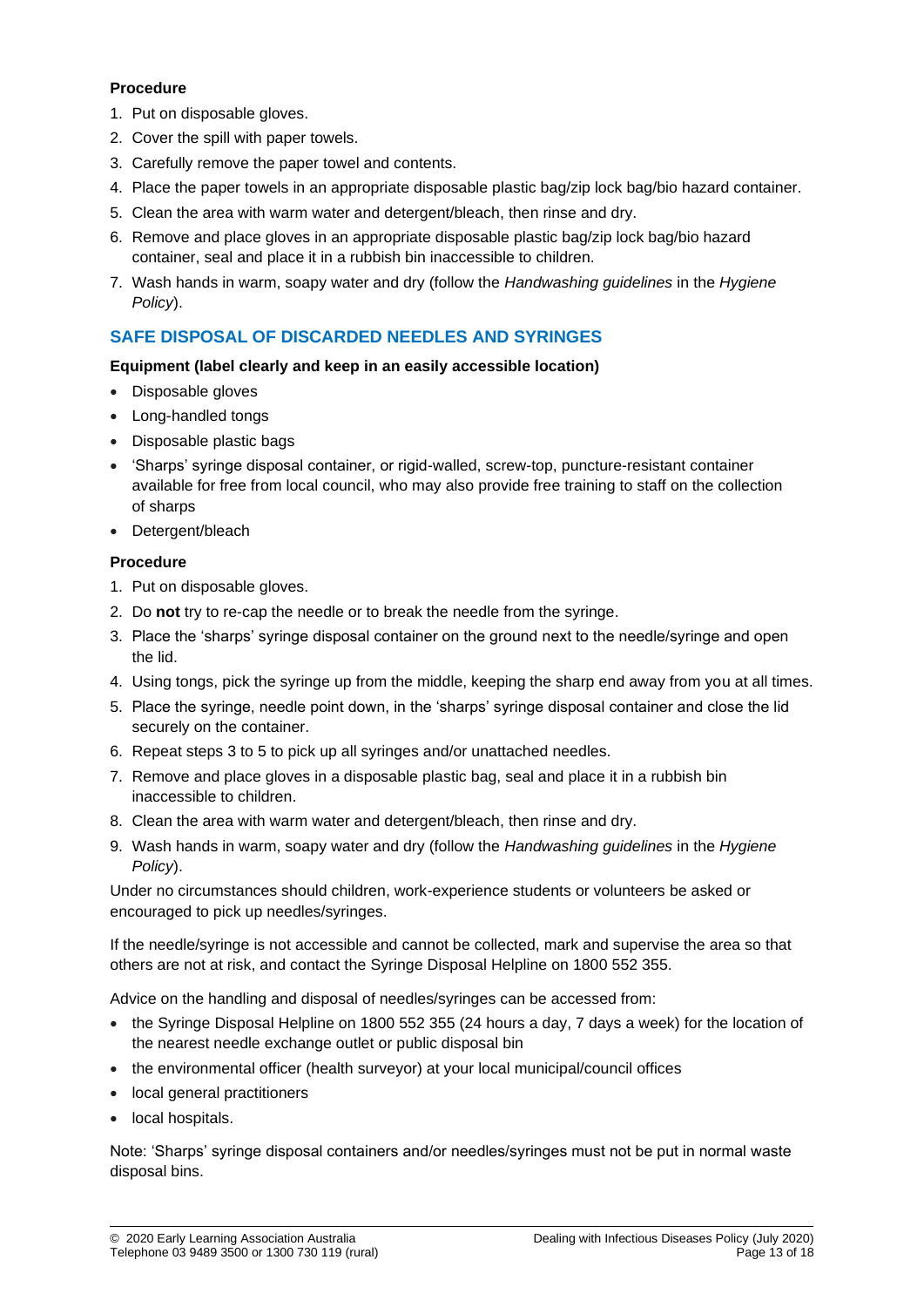### **NEEDLE STICK INJURIES**

The risk of transmission of a blood-borne virus from a needle stick injury is low and should not cause alarm. The following procedure should be observed in the case of a needle stick injury.

### **Procedure**

- 1. Flush the injured area with flowing water.
- 2. Wash the affected area with warm soapy water and then pat dry.
- 3. Cover the wound with a waterproof dressing.
- 4. Report the injury to the Approved Provider or Nominated Supervisor as soon as possible.
- 5. Document needle stick injuries involving a staff member or child in the incident report book maintained at the service under OHS laws, and report to WorkSafe Victoria.
- 6. For incidents involving a child, contact the parents/guardians as soon as is practicable and provide a report to DET within 24 hours (refer to 'serious incident' in the *Definitions* section of this policy).

See a doctor as soon as possible and discuss the circumstances of the injury.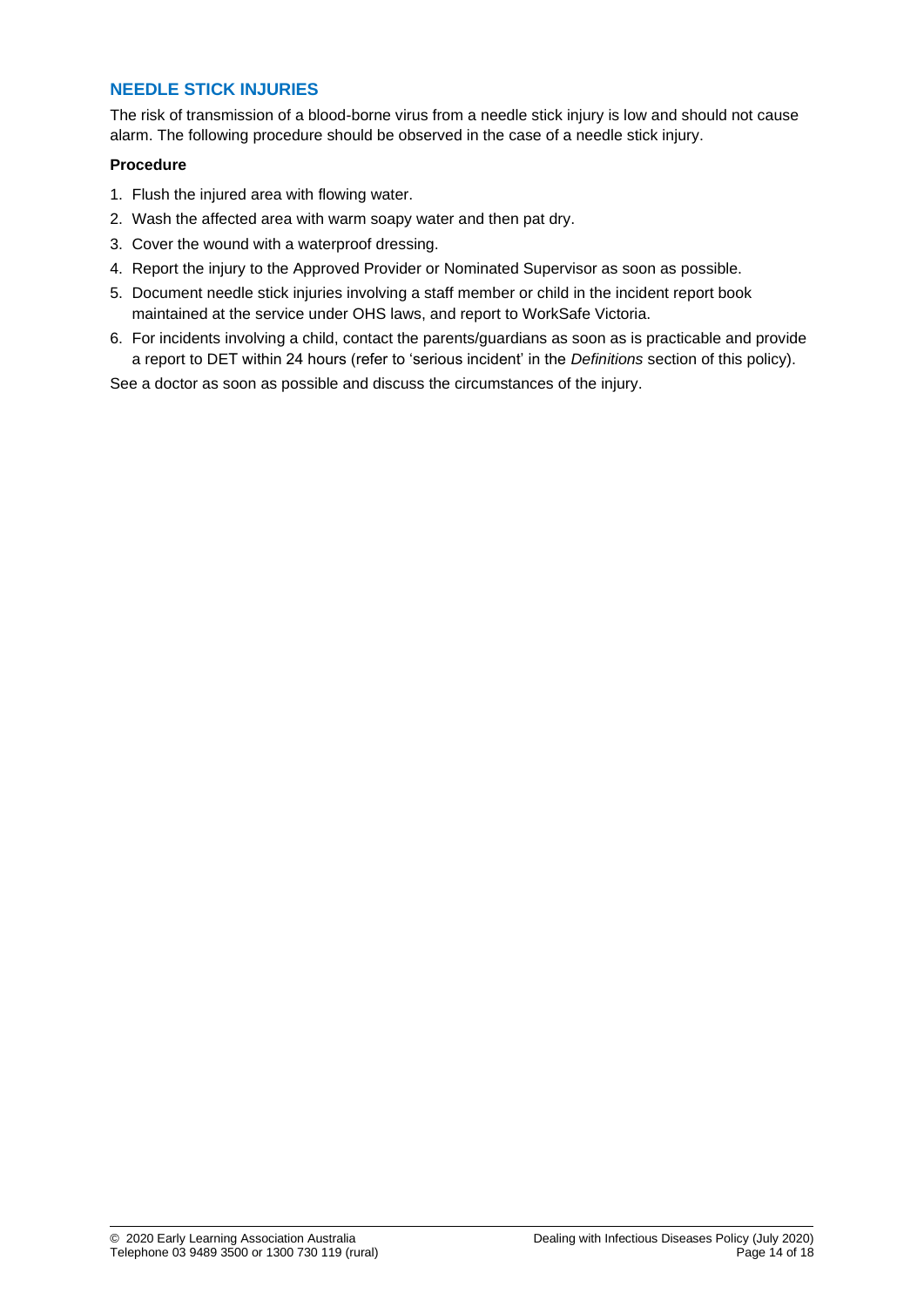# **ATTACHMENT 5 ACTIONS FOR EARLY CHILDHOOD AND CARE SERVICES IN AN EPIDEMIC OR PANDEMIC EVENT**



Early childhood education and care services should consider a variety of strategies to support physical distancing and good hygiene practices to reduce the risk of infection transmission within the practical limitations of an early learning environment.

The following actions are to be considered, adapted and implemented as necessary according to the education setting and the individual needs of the staff, children and the wider service community.

- Display educational materials, which can be downloaded and printed from the [Department of Health](http://www.dhhs.vic.gov.au/coronavirus)  [and Human Services \(DHHS\) website](http://www.dhhs.vic.gov.au/coronavirus)
- Comply with National Health and Medical Research Council (NHMRC) guidance Staying healthy: [Preventing infectious diseases in early childhood education and care services](https://www.nhmrc.gov.au/about-us/publications/staying-healthy-preventing-infectious-diseases-early-childhood-education-and-care-services)
- Alert your approved provider about any child or staff absenteeism due to an infectious outbreak.
- Keep parents and staff informed of the actions you are taking.

# **ACTIONS**

Perhaps the most important action early childhood services can take to reduce the risk of infection transmission is to ensure that any unwell staff and children remain at home.

Staff or children most at risk of severe illness should individually assess appropriateness for on-site attendance at this time, with support from their medical practitioner.

It is important that visitors to early childhood services are limited to those delivering or supporting essential services and operations during a pandemic situation.

- All unwell staff and children must stay home.
- Parents/carers of children with complex medical needs (including those with compromised immune systems), should seek advice from the child's medical practitioner to support decision-making about whether on-site education and care is suitable, noting that this advice may change depending on the status of the pandemic in Victoria.
- Additional staff, including parent volunteers, should be discouraged from attending the service at this time. Ensure vigilance is maintained through the use of the visitor signing in and out record book including their contact details.
- Parent information sessions and interviews should meet physical distancing requirements of 1.5 metres between adults, or else be replaced with virtual alternatives.

# **HYGEINE**

Everyone can protect themselves and prevent the spread of infection by continuing effective hand hygiene.

- All staff and children should undertake regular hand hygiene, particularly on arrival to the service, before and after eating, after blowing their nose, coughing, sneezing or using the toilet. You are a good role model for the children and their parents/carers, so actively talk about why everyone needs to wash their hands and the importance of everyone doing this.
- Make sure liquid soap and running water, or alcohol-based hand sanitiser, is available at the entrance of the facility and throughout.
- Tissues should be readily accessible with bins provided in each room and in outdoor areas for easy disposal.
- It is recommended that children do not drink directly from drinking fountains at this time. Children should bring their own water bottle for use (and refilling) at the service.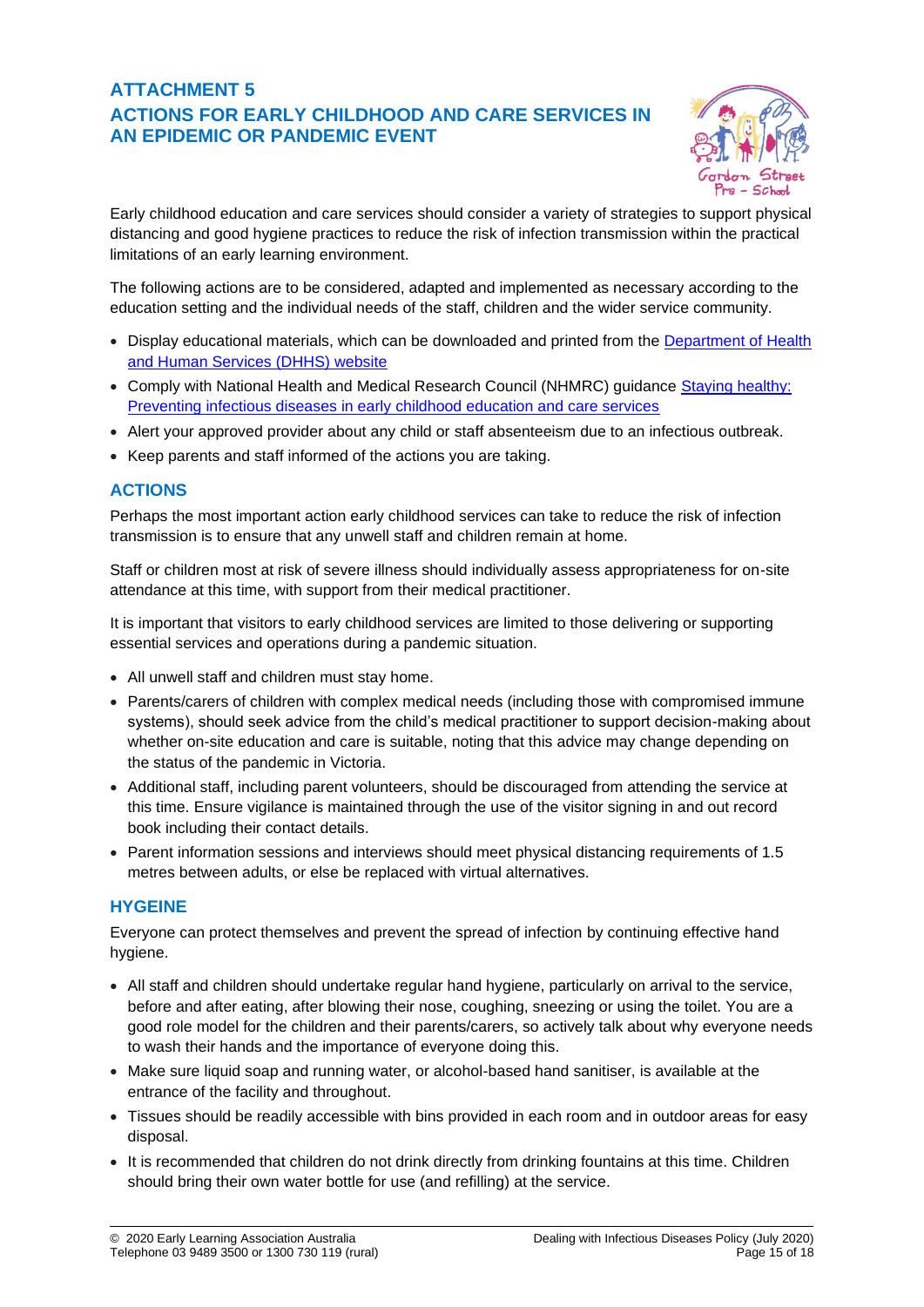- Ensure the highest hygiene practices amongst food handlers as per NHMRC guidance Staying [healthy: Preventing infectious diseases in early childhood education and care services.](https://www.nhmrc.gov.au/about-us/publications/staying-healthy-preventing-infectious-diseases-early-childhood-education-and-care-services) Sharing of food should not occur.
- Use of mobile phones by staff should be discouraged. Staff should be reminded to clean their phones regularly.

# **ARRIVAL AND DEPARTURE**

To assist in minimising the spread of infection, procedures to reduce close proximity between attendees at the service should be considered.

- Consider the arrival and departure procedures for children and, where possible, minimise opportunities for parents and carers to gather in groups, especially in foyers and in children's play areas.
- It may be possible, for example, for children to be dropped off and picked up in the service entrance or foyer,.
- While staggered start and finish times occur naturally in some service types, early childhood education and care services will often have one arrival and pick up time. Consider how the arrival and pick up time could be spread out. One example may be to divide the group and allocate times, noting that it is not expected that session times are extended to accommodate additional arrival and departure procedures.
- Greeting parents and children at the front door in the morning and during pick up times will allow for one-on-one communication with families while practising physical distancing and providing opportunities to consider whether children are showing any signs of being unwell.

As at 9 July 2020, daily temperature checks were introduced for services in metropolitan Melbourne and Mitchell Shire to curb the spread of coronavirus (COVID-19).

As at 10 July 2020, the Victorian Chief Health Officer recommended that people in metropolitan Melbourne and Mitchell Shire wear face masks in situations where physical distancing cannot be maintained. These recommendations apply to adults over the age of 18. Face masks should not be placed on children under two.

Victoria's Chief Health Officer has confirmed that the use of face masks or coverings by adults or children is not recommended in early childhood settings at this time.

A single use facemask or cloth mask made to DHHS standards is recommended for staff performing temperature checks. Note that a cloth mask must be washed after each use before being worn again.

# **CONSIDERATIONS FOR TEACHING AND LEARNING ENVIRONMENTS**

Maintaining a physical distance of 1.5 metres will not be practical in early childhood services. Physical distancing is most important between adults.

Reducing mixing between different age or room groups is recommended as a precautionary measure to minimise risk of spread of transmission and aid containment.

- Consider small group play, staggered mealtimes and indoor/outdoor play opportunities whenever possible.
- Windows should be open during the day to promote air flow where possible.
- Consider the setup of the room and the placement of the activities and limit the number of whole group activities.
- Rather than having group times where everyone is sitting on the mat, consider using informal opportunities to engage with the children/read books/do storytelling with small groups of children at a time.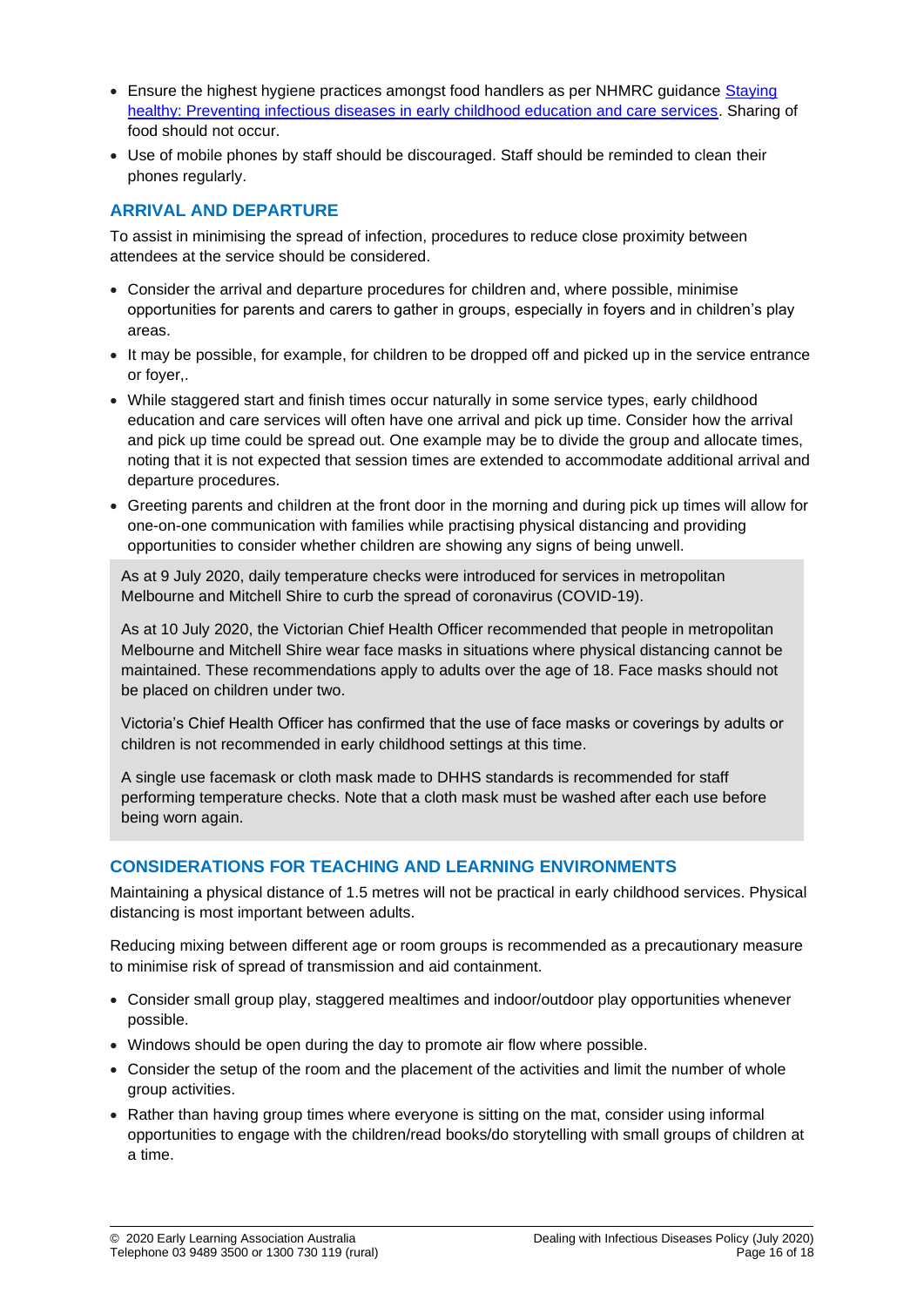- For younger children, particularly consider the rotation of toys more often and increase the frequency of cleaning toys. Sharing of toys that have been placed in mouths should be monitored and avoided.
- Wherever possible and where you have enough staffing for adequate supervision, consider operating an indoor/outdoor program.
- A greater range of activities will encourage children and staff to spread out more broadly.
- Mixing of staff and children between rooms should be minimised where possible. It is acknowledged that staff may need to move between rooms to support breaks and, in these situations, staff should be reminded of the importance of hand hygiene.
- Where multiple staff are in a room, remind staff to maintain physical distancing from each other as much as practical.

# **CONSIDERATIONS FOR OFFICES AND STAFF FACILITIES**

- Close proximity between staff should be avoided, where possible, and especially in offices and staff rooms.
- Workstations should be spaced out as much as possible, and the number of staff in offices limited. Where possible, staff should use separate offices.
- Remind staff to maintain physical distancing from each other as much as possible in the reception, staff room and offices.

# **CLEANING AND FACILITIES MANAGEMENT**

- Environmental cleaning, coupled with regular hand hygiene, remains important to reduce the risk of infection transmission.
- Services should maintain full adherence to the NHMRC childcare cleaning guidelines, in addition:
	- − clean and disinfect high-touch surfaces at least daily (e.g. play gyms, tables, hard-backed chairs, doorknobs, light switches, phones, remotes, handles, desks, toilets, sinks, kitchenware).
	- − wash and launder play items and toys including washable plush toys, as appropriate, in accordance with the manufacturer's instructions. If possible, launder items using the warmest appropriate water setting for the items and dry items completely.
	- − note, disinfecting and cleaning of toys and equipment is not required after every use.
- Hand hygiene before and after use of shared equipment is recommended. (For example, prior to a new activity).
- Excursions should not be undertaken other than to local parks.

# **PROVISION OF ROUTINE CARE AND FIRST AID**

Physical distancing is not practical when providing direct care. In this situation, standard precautions, including hand hygiene, are important for infection control.

- Standard precautions are advised when coming in to contact with someone for the purpose of providing routine care, assistance or first aid. Also see NHMRC guidance [Staying healthy:](https://www.nhmrc.gov.au/about-us/publications/staying-healthy-preventing-infectious-diseases-early-childhood-education-and-care-services)  [Preventing infectious diseases in early childhood education and care services.](https://www.nhmrc.gov.au/about-us/publications/staying-healthy-preventing-infectious-diseases-early-childhood-education-and-care-services)
- Always wash hands with soap and water or use a hand sanitiser before and after performing routine care or first aid.
- Additional Personal Protective Equipment (PPE), for example face masks, is not required to provide routine care or first aid for children who are well.

# **MANAGEMENT OF AN UNWELL CHILD OR STAFF MEMBER**

It is important that any staff member or child who becomes unwell while at an early childhood service returns home. Sensible steps services can take while a child awaits collection by a parent or carer as a precaution.

• Staff or children should be isolated in an appropriate space with suitable supervision and collected by a parent/carer as soon as possible.